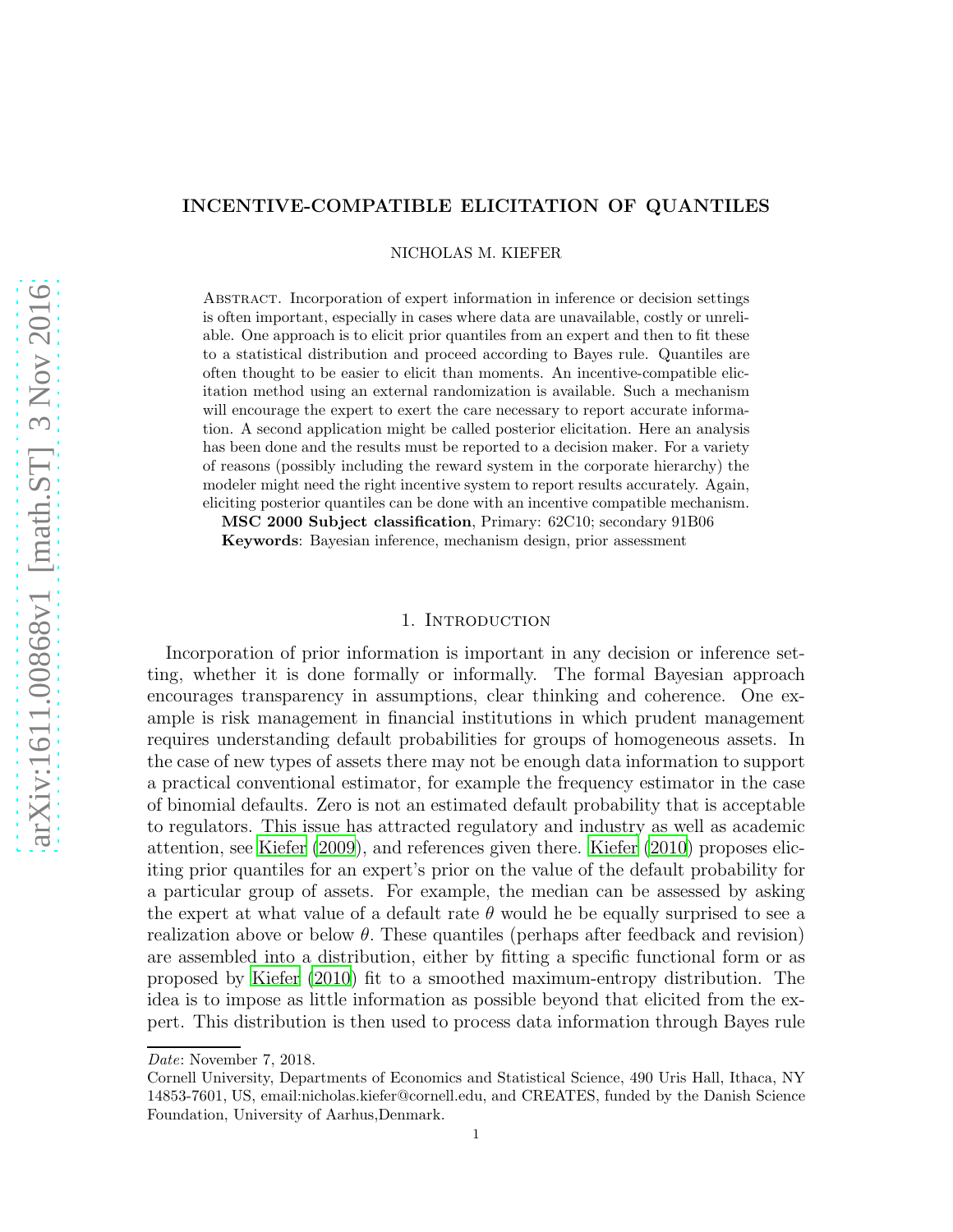#### 2 NICHOLAS M. KIEFER

and the likelihood function. The latter is itself typically a representation of a large number of probabilities in terms of a few parameters, so the statistical treatment and the approximations involved are the same in the prior and the likelihood.

Other examples of elicitation of quantiles and their use to form a prior distribution are cited in [O'Hagan, Buck, Daneshkhah, Eiser, Garthwaite, Jenkinson, Oakley, and Rakow](#page-5-2) [\(2006\)](#page-5-2) and include applications to drug testing, sales of engines, the effect of nuclear waste on temperature, and future earnings. A discussion of the statistical and psychological issues involved in elicitation is [Garthwaite, Kadane, and O'Hagan \(2005\)](#page-5-3). These issues are not reviewed here. The incentive compatibility question does not seem to have been stressed.

A second application is eliciting accurate assessments from a modeling group within an organization. Here, the risks and rewards to proper reporting incentives are clear. In banks, risk modelers are required by regulators to report to senior management, not to business line management. In other institutions the separation between incentives for modelers and those acting on the results might be less clear. Senior management may choose to put in place incentive compatible reporting mechanisms. Regulators may question the compensation plan for modelers.

Finally, reporting of financial forecasts and results to counterparties and regulators should be as accurate as possible. Here too, incentive-compatible mechanisms might play a role.

The difficult part is the elicitation of the quantiles, which requires thought and therefore some effort from the expert in our first example (the expert must have the incentive to provide this effort) and simply rewards for accuracy in the second. Since the quantiles can never be observed, and therefore the assessment checked, there is an issue of providing an incentive for the expert to provide the required thought. The problem of eliciting probabilities for given sets is well-studied and a widely-used approach is *scoring*. The scoring method does not naturally extend to the quantile assessment problem, as shown in Section 2. [Savage \(1971](#page-5-4)) reviews techniques for assessing probabilities and notes an interesting interpretation of probabilities as prices. He notes that the device of outside randomization, used by [Marschak](#page-5-5) [\(1964\)](#page-5-5) to compel a true valuation for a bid or asked price applies also to probability assessment. An ingenious recent method due to [Karni \(2009\)](#page-5-6) introduces a second outside source of randomness to eliminate possible effects of risk aversion. This method does extend naturally to eliciting quantiles as shown in Section 2 with a different development than that of Marschak or Karni. Section 3 concludes.

### 2. Eliciting Probabilities and Quantiles

Assume at the outset that the expert's information about the unknown quantity  $\theta$ is coherent, that is that it can be described by a probability distribution. Classical discussions of the necessity of describing uncertainty in terms of probability are [Savage \(1954](#page-5-7)), [De Finetti \(1974](#page-4-0)), and [Lindley \(1982](#page-5-8)). We do not review these wellknown demonstrations and simply assume that the expert's information is described in a probability distribution with cdf  $F(\theta)$  and pdf  $f(\theta)$ . We wish to elicit the probability  $\alpha$  quantile  $q_{\alpha}$  with  $F(q_{\alpha}) = \alpha$ . Assume that  $f(q_{\alpha}) > 0$  so that the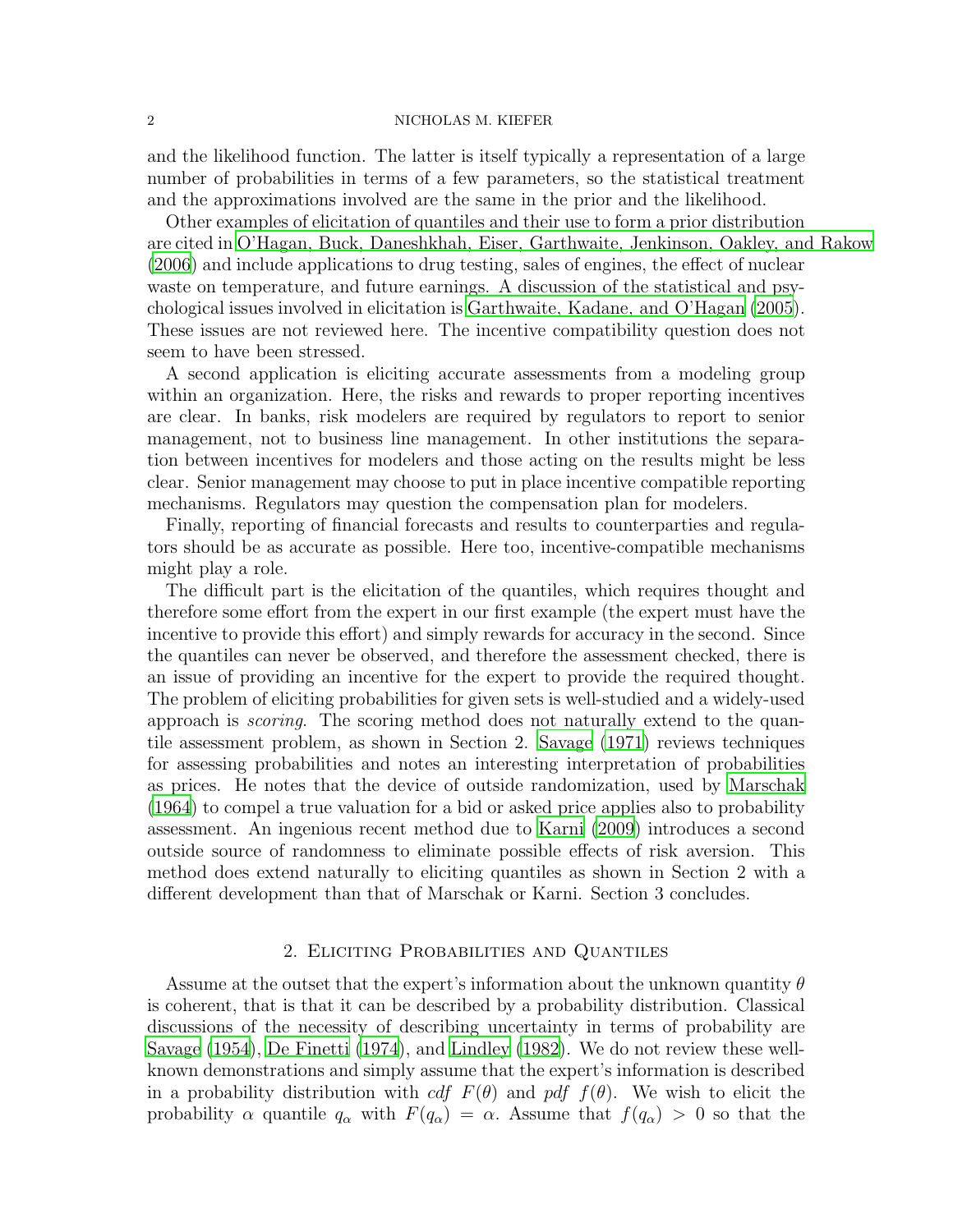quantile is well-defined. Assume for convenience that  $Supp(f) \subseteq [0,1]$ . This is natural when the uncertain quantity  $\theta$  is a default probability; in other cases a parameter transformation may be appropriate. The method of scoring for eliciting the probability  $\beta$  associated with a given set, say [0, q], rewards the expert with

<span id="page-2-0"></span>(1) 
$$
r(\beta|q) = (I(\theta \in [0, q])g_1(\beta) + (1 - I(\theta \in [0, q])g_0(\beta))
$$

where  $I()$  is the indicator function  $g_1(\beta)$  is a nondecreasing function,  $g_0(\beta)$  is a nonincreasing function and  $\beta$  is the elicited probability, after the single realization of  $\theta$  is seen. The scoring rule is proper if the expectation  $Er(\beta|q) = F(q)g_1(\beta) +$  $(1 - F(q))g_0(\beta)$  is maximized at  $\beta = q_\alpha$  (some applications minimize instead). The optimal choice of  $\beta$  for a risk-neutral expert rewarded by a proper scoring rule is  $F(q)$ . A classical example of a proper scoring rule has  $g_1(\beta) = (1 - \beta)^2$  and  $g_0(\beta) = -\beta^2$  in which case the first-order condition for maximizing  $Er(\beta|q)$  implies  $F(q)/(1 - F(q)) = \beta/(1 - \beta).$ 

Scoring rules for probabilities have been widely studied. A classical application is the assessment of the quality of weather forecasts. Most of the literature does not consider scoring for probability assessment, rather for estimation when the score is an objective function or for measuring the accuracy of assessments already arrived at, or for evaluating the fit of statistical models. Thus, most of the literature does not consider risk aversion and its effects on probability assessment, although the issue is well known, see [Savage \(1971](#page-5-4)) or for a general treatment that also considers the effects of state preference (a very difficult problem) [Kadane and Winkler \(1988\)](#page-5-9). [Schervish \(1989\)](#page-5-10) provides a characterization of the class of proper scoring rules for probabilities. It is clear from [\(1\)](#page-2-0) that scoring rules need not be symmetric. [Winkler](#page-5-11) [\(1994\)](#page-5-11) argues that in forecasting a short-horizon weather event the maximum score should not occur at probability 0.5 as with symmetric scores but at the long-run event probability, reflecting maximum uncertainty. This argument may also be relevant for assessing financial risks. Scoring the assessment of the probability of a binary event can be readily extended to scoring the assessment of a full probability distribution. A simple device is to calculate the score for a distribution assessment by choosing an interval randomly and scoring the probability implied by the assessed distribution using a scoring rule for a binary event. [Matheson and Winkler](#page-5-12) [\(1976\)](#page-5-12) propose a score that integrates over the random interval with a weighting function emphasizing more important parts of the distribution being assessed. Scoring rules for probabilities can be related to information measures and utilities, see [Jose, Nau, and Winkler \(2008](#page-5-13)). Proper scoring rules typically do not lead to accurate assessments in the presence of risk aversion.

With  $u(x)$  the utility of a payoff x the expected utility associated with the scoring rule  $(1)$  is

$$
Eu(r(\beta|q)) = F(q)u(g_1(\beta)) + (1 - F(q))u(g_0(\beta))
$$

and the expected-utility maximizing choice of  $\beta$  is not typically  $F(q)$  when u is nonlinear. In the quadratic case for example the first-order condition implies  $F(q)/(1 - F(q)) = u'(-\beta^2)\beta/(u'((1 - \beta)^2)(1 - \beta)).$  [Karni \(2009\)](#page-5-6) provides a method for eliciting probabilities that works in the presence of risk aversion. That method extends to quantile elicitation.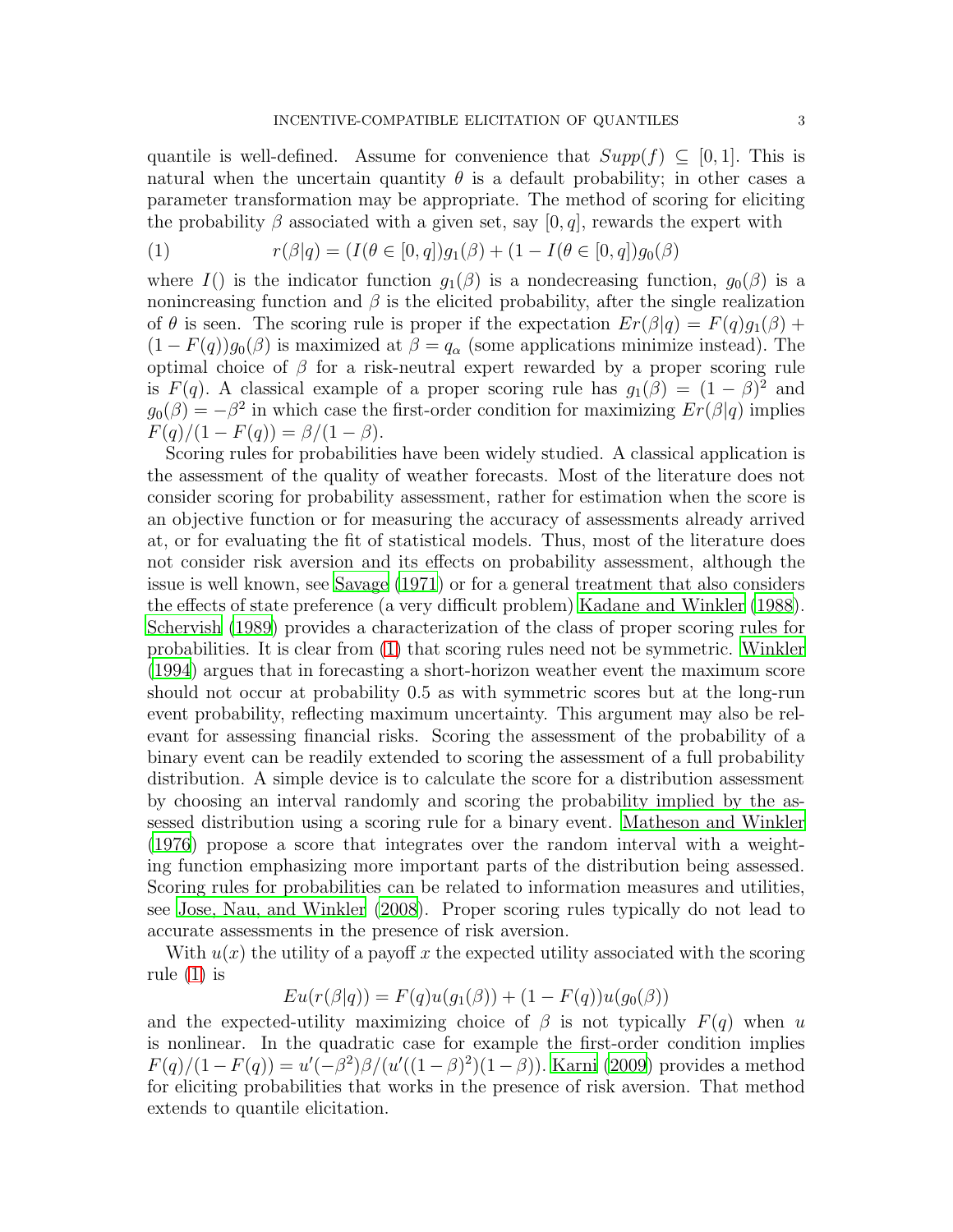#### 4 NICHOLAS M. KIEFER

There is far less work on quantile scoring. Fixing  $\beta$  and using [\(1\)](#page-2-0) to elicit the quantile q does not work even without risk aversion as the optimal choice of  $q$  is 0 for  $g_0(\beta) \geq g_1(\beta)$  and 1 for  $g_0(\beta) \leq g_1(\beta)$ . [Gneiting and Raftery \(2007\)](#page-5-14) note that  $w(q;\beta) = \beta s(q) + (s(\theta) - s(q))1\{\theta \leq q\} + h(\theta)$  for s nondecreasing and h arbitrary gives a proper scoring rule for quantiles. They note that the characterization of the full class of proper scoring rules for quantiles remains open. We give a simple proof for differentiable and increasing s.

**Theorem 1.**  $w(q|\beta) = \beta s(q) + (s(\theta) - s(q))1\{\theta \leq q\} + h(\theta)$  *with s() increasing and h() arbitrary is a proper scoring rule for the* βth *quantile* q.

*Proof.*  $E_{\theta}w(q|\beta) = \beta s(q) + \int_0^q (s(\theta) - s(q))dF + \int_0^1 h(\theta)dF$ . The first order condition is  $\beta s'(q) - F(q)s'(q) = 0$ , hence the optimal q satisfies  $F(q) = \beta$ .

A widely used rule in econometrics (for estimation and goodness of fit assessment, not for eliciation) is  $w(q|\beta) = (\theta - q)(1\{\theta \leq q\} - \beta)$ . This scoring rule, with  $s(q) = q$ , is behind most work in quantile estimation, see [Koenker and Bassett](#page-5-15) [\(1978\)](#page-5-15) and [Koenker and Machado \(1999](#page-5-16)). With risk aversion, proper scoring rules for quantiles need not elicit the true quantiles.

## 3. A New Method for Quantile Elicitation

The new method based on outside randomness works as follows. Suppose the elicitor wishes  $q_a$ . The elicitor has access to a genie which generates a random variable  $\xi$  from the uniform distribution on [0, 1] and independently a random variable  $d \in \{0,1\}$  from the Bernoulli with probability  $\alpha$ . The expert supplies a value q for the  $\alpha - th$  quantile. Nature supplies one realization of  $\theta$ . The expert receives a reward equal to  $rI(\theta \in [0,\xi])$  if  $q < \xi$  and rd if  $q \geq \xi$ . The expert's utility of a payoff x is  $u(x)$ .

It is the random variable  $\xi$  which leads to true revelation in the risk neutral case and the Bernoulli d which allows for risk aversion. To develop intuition, consider the method with d replaced by its expectation  $\alpha$ . Then the reward from 4) upon observing  $\theta$  is

$$
v(q|\xi,\theta) = u(r)I(\theta \in [0,\xi])I(q<\xi) + u(r\alpha)I(q\geq \xi))
$$

(normalizing  $u(0) = 0$ ). Marginalizing wrt  $\theta$  and then  $\xi$  leads to

$$
v(q) = u(r) \int_q^1 F(t)dt + u(r\alpha)q
$$

and the FOC  $u(r)(-F(q)) + u(r\alpha)$  leads to  $q = q_\alpha$  when utility is linear but not otherwise.

Now suppose the rv d is supplied along with  $\xi$ . Then

$$
v(q|\xi,d)=u(r)F(\xi)I(q<\xi)+u(rd)I(q\geq\xi)
$$

and marginalizing wrt d gives

$$
v(q|\xi) = u(r)F(\xi)I(q<\xi) + u(r)I(q\geq \xi)\alpha.
$$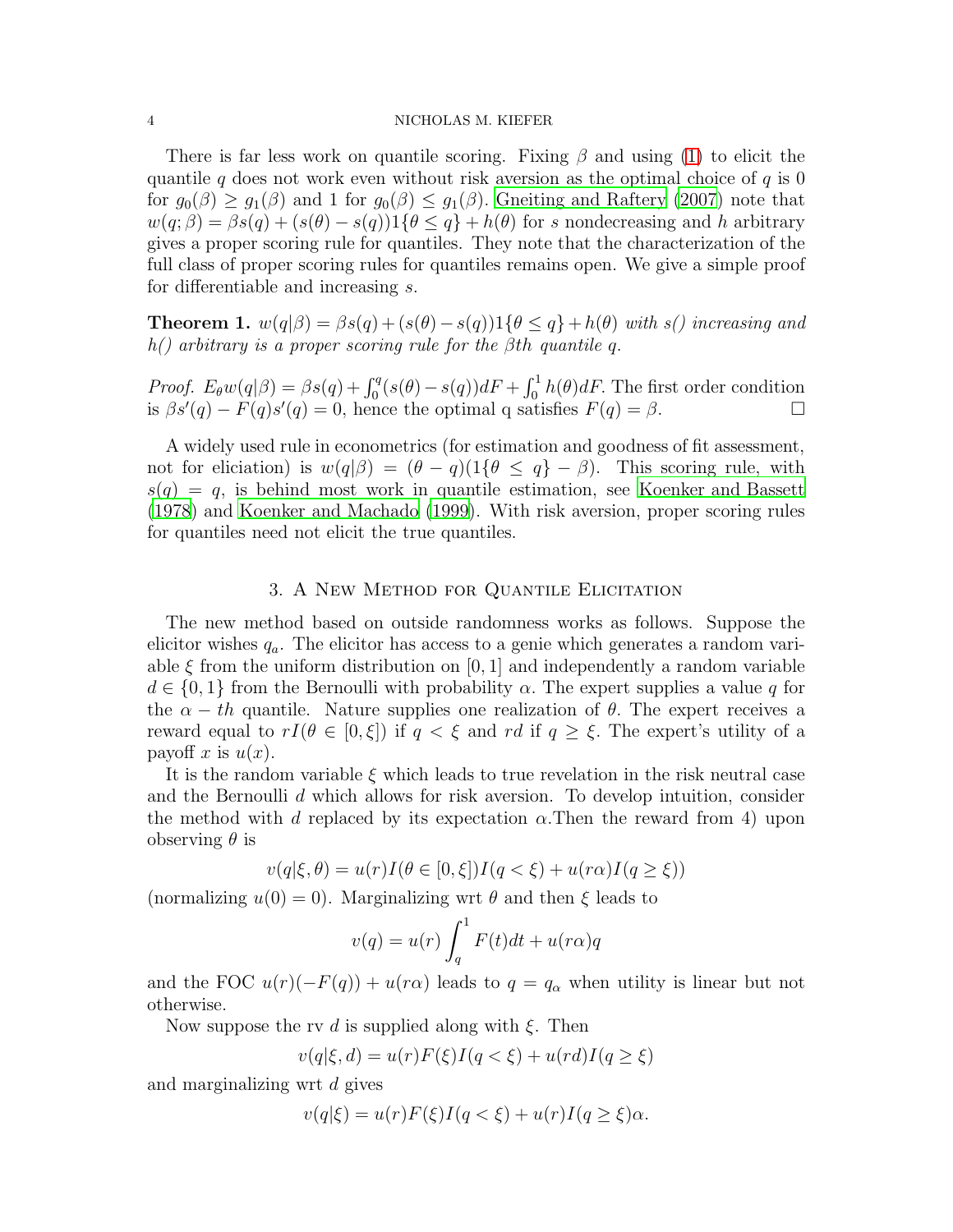The FOC implies  $F(q) = \alpha$ , so revelation is optimal with risk aversion. The random variable d supplied by the genie essentially moves the expectation through the utility function. In short:

Theorem 2. *With the reward described above the optimal policy for the expert is to report the true quantile.*

*Proof.* Consider the expected utility to the expert of supplying q. First, suppose the genie supplies  $\xi$  to the expert. Marginalizing wrt  $\theta$  and d gives the expected utility

$$
v(q|\xi) = u(r)(F(\xi)I(q < \xi) + F(q_{\alpha})I(q \ge \xi))
$$

piecewise constant with a break at  $\xi$ . Marginalizing with respect to the uniform random variable  $\xi$  yields the unconditional expected utility function

$$
v(q) = u(r)\left(\int_q^1 F(t)dt + F(q_\alpha)q\right)
$$

The first-order condition is  $v'(q) = u(r)(-F(q) + F(q_\alpha)) = 0$  and the function is concave, so the optimal policy for the expert is to report the true quantile.  $\Box$ 

An alternative proof from a decision-theoretic point of view and using lotteries can be given. This proof uses preferences over lotteries but does not require the full expected utility framework. Let  $(x, p) \in R \times [0, 1]$  denote the lottery that pays  $x$ with probability p and \$0 with probability  $(1 - p)$ . The expert payoff is  $(r, F(\xi))$  if  $\xi > q$  and  $(r, \alpha)$  if  $\xi \leq q$ . Consider the report  $q > q_{\alpha}$ . If  $\xi > q$  then the expert's payoff is  $(r, F(\xi))$  whether he reports q or  $q_{\alpha}$ . If  $\xi \leq q_{\alpha}$  then the expert's payoff is  $(r, \alpha)$  whether he reports q or  $q_{\alpha}$ . If  $q_{\alpha} < \xi < q$  then the expert's payoff is  $(r, \alpha)$ . However, had he reported  $q_{\alpha}$  instead, his reward would have been  $(r, F(\xi))$ . But  $F(\xi) > \alpha$  hence  $(r, F(\xi))$  first-order stochastically dominates  $(r, \alpha)$  so the expert cannot win and may lose as a result of reporting  $q > q_\alpha$ . Similarly, reporting  $q < q_\alpha$ is dominated.

## 4. Conclusion

The classical elicitation problem concerns eliciting probabilities for given events. This paper studies the complementary problem of eliciting events for given probabilities. This is the problem involved in obtaining prior quantiles. Although the reward r does not affect the optimality condition, it is clear that the actual effort expended by the expert will depend on the value of the reward (precisely, on its utility). Perhaps some part of a bonus could be tied into the probability assessment. Interesting open questions include: Which quantiles and how many should be assessed? How much accuracy can be expected in a quantile assessment? Can experts be trained to improve their assessments? How can prior quantiles be assessed from a group of experts?

## **REFERENCES**

<span id="page-4-0"></span>DE FINETTI, B. (1974): *Theory of Probability, Volume 1*. New York: Wiley.